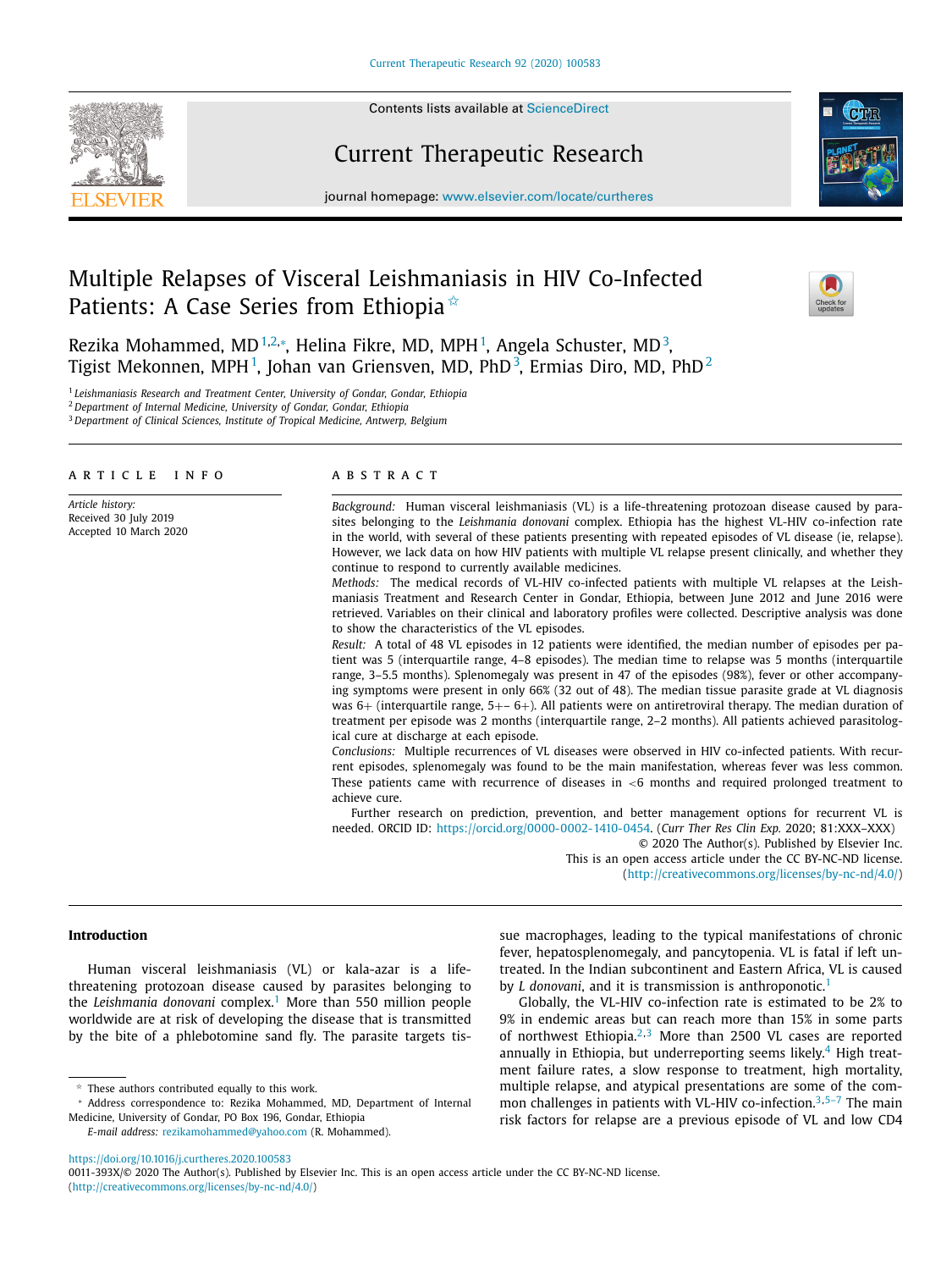count. The initiation of antiretroviral therapy (ART) and secondary prophylaxis can improve the relapse-free survival.<sup>[3,8,9](#page-5-0)</sup>

Despite the increasing availability of VL drugs, ART and secondary prophylaxis, clinicians are confronted with HIV and other immunosuppressed patients developing multiple relapses, which present with substantial therapeutic challenges. Only a few case reports on multiple VL-HIV relapses have been published, mainly from Europe where *L infantum* is endemic.[10,11](#page-5-0) As to *L donovani*, we found 1 single case report from India<sup>[12](#page-5-0)</sup> and none from East Africa. Consequently, we lack data on how HIV patients with multiple VL relapse present clinically, and whether they continue to respond to currently available medicines. Given their repeated and prolonged exposure to various antileishmanial drugs, such cases could represent a source and reservoir of drug-resistant parasites. Here, we report 12 cases of HIV patients with frequent (>3 episodes) VL relapses of which at least 2 were treated at Leishmaniasis Research and Treatment Center (LRTC) in Gondar, Ethiopia.

## **Methods**

## *Study setting*

This study was carried out at LRTC of the University of Gondar. LRTC was established in collaboration to Drug for Neglected Diseases initiative in 2005. It is among the main VL treatment and clinical trial sites in northwest Ethiopia. A total of 300 to 400 VL patients are treated every year. The average HIV co-infection rate from monthly reports of the center ranges from 10% to 20%. It is run by Good Clinical Practice trained doctors, nurses, and other supportive staff. The laboratory technologists are also trained on Good Clinical Laboratory Practice. Standard operating procedures are in place. Monitoring and supervisions are conducted from time to time by sponsors and regulatory authorities. The paper medical records of treated patients are archived in the center. Anti-*Leishmania* medicines are available through supportive organizations such as Drug for Neglected Diseases initiative, Medecins san Frontieres, and the World Health Organization.

#### *Study design and population*

A retrospective, cohort, descriptive study was conducted entailing the medical records of HIV patients with frequent VL relapse (>3 episodes) and who have been treated at least 2 times at LRTC between June 2012 and June 2016.

## *VL diagnosis, treatment, and follow-up*

At LRTC, VL is diagnosed by demonstration of the amastigote form of the parasites in spleen or bone marrow aspiration (70% and 30%, respectively).<sup>[13](#page-5-0)</sup> Splenic aspiration has a high diagnostic yield (93%–99%) and is the technique of choice. Bone marrow aspi-ration is used in case of contraindications for splenic aspiration.<sup>[14](#page-5-0)</sup> Parasite quantification is carried out according to grading of the World Health Organization technical report.<sup>[15](#page-5-0)</sup>

The first-line regimen for VL was 17 days of sodium stibogluconate (SSG) and paromomycin (PM) injections. For VL patients with HIV co-infection, liposomal amphotericin B (L-AmpB) (30– 40 mg/kg over 12 or 24 days) was preferably used for safety reasons. $14,15$  However, when there was scarcity of L-AmpB, SSG with or without PM combination might be used. Often, L-AmpB was reserved for the most severely sick patients. More recently, L-AmpB was used in combination with miltefosine PO for 28 days. In exceptional situations, unresponsive patients have been treated, on compassionate grounds, with pentamidine (4 mg/kg for 15 doses on alternative days), available through pentamidine secondary prophylaxis clinical trial.[16,17](#page-5-0) Pentamidine secondary prophylaxis trial was done to prevent VL relapse in HIV patients with low CD4 count while being on ART after initial cure of VL using monthly administration of pentamidine. Patients are appointed for regular follow-up every 3 months in the first year of treatment or earlier if they become symptomatic.

#### *HIV diagnosis, treatment, and follow-up*

According to the Ethiopian national guideline, HIV screening is done in all outpatient and inpatient departments of the hospital. All VL patients diagnosed with HIV will be started on ART. During VL treatment patient will be linked to the ART clinic in the hospital, where they will get adherence counseling, ART dispensing, CD4 and viral load measurement, social support, and referrals if needed.[18](#page-5-0) HIV viral load testing was not readily available and was done when resources allowed.

#### *Data and statistical analysis*

Medical chart number of HIV VL patients treated at LRTC were extracted from a paper leishmaniasis registration book. Using their chart number, paper medical charts were collected from the chart room, located at LRTC. From these medical charts, preset data variables on sociodemographic characteristics, clinical and laboratory profile, and treatment history of each patient was collected and entered into an Excel (Microsoft Corp, Redmond, Washington) sheet. The treating physicians (RM, HF, ED, and TM) interchangeably enter or double-check data entered in to Excel sheet for consistency and completeness compared with the paper medical records Descriptive analysis was done using frequency and percentages. The median and interquartile range (IQR) were calculated for numeric variables. Graphs were made using Excel version 15.

## *Ethical considerations*

Ethical approval and waiver for consent was obtained from the institutional review board of University of Gondar to use this retrospective data from the medical charts of patients. The treating physicians, who are also the authors of this article, handled the patient data confidentially at all stages of the study.

## **Results**

Over a 4-year period (from 2012 to 2016), completed records of 12 VL-HIV co-infected patients with more than 2 episodes of VL were found. These accounted for 48 treatment episodes. An illustrative case of typical frequent relapse is described in detail in the sections that follow, highlighting key features that are common to all the other patients.

## *Illustrative case*

The first presentation of a 42-year-old male patient with HIV to the LRTC was in June 2012. He gave history of 2 VL treatments in the past, in 1996 and 1997. He was on ART (ie, tenofovir, lamivudine, and efavirenz) starting in 2008. Besides that, his medical history was unremarkable.

At presentation to LRTC, he had painless, nodular skin lesions involving the face and upper extremities, predominantly at the tip of the nose and on the elbows. On clinical examination, splenomegaly of 6 cm and multiple nodular lesions over the face and upper extremities was found. $6$  Microscopy from the skin lesions as well as a spleen aspirate showed *L donovani* bodies with a load of 6+. With this, second VL relapse (ie, the third VL episode) was diagnosed. At this diagnosis, his CD4 count was 72 cells/μL.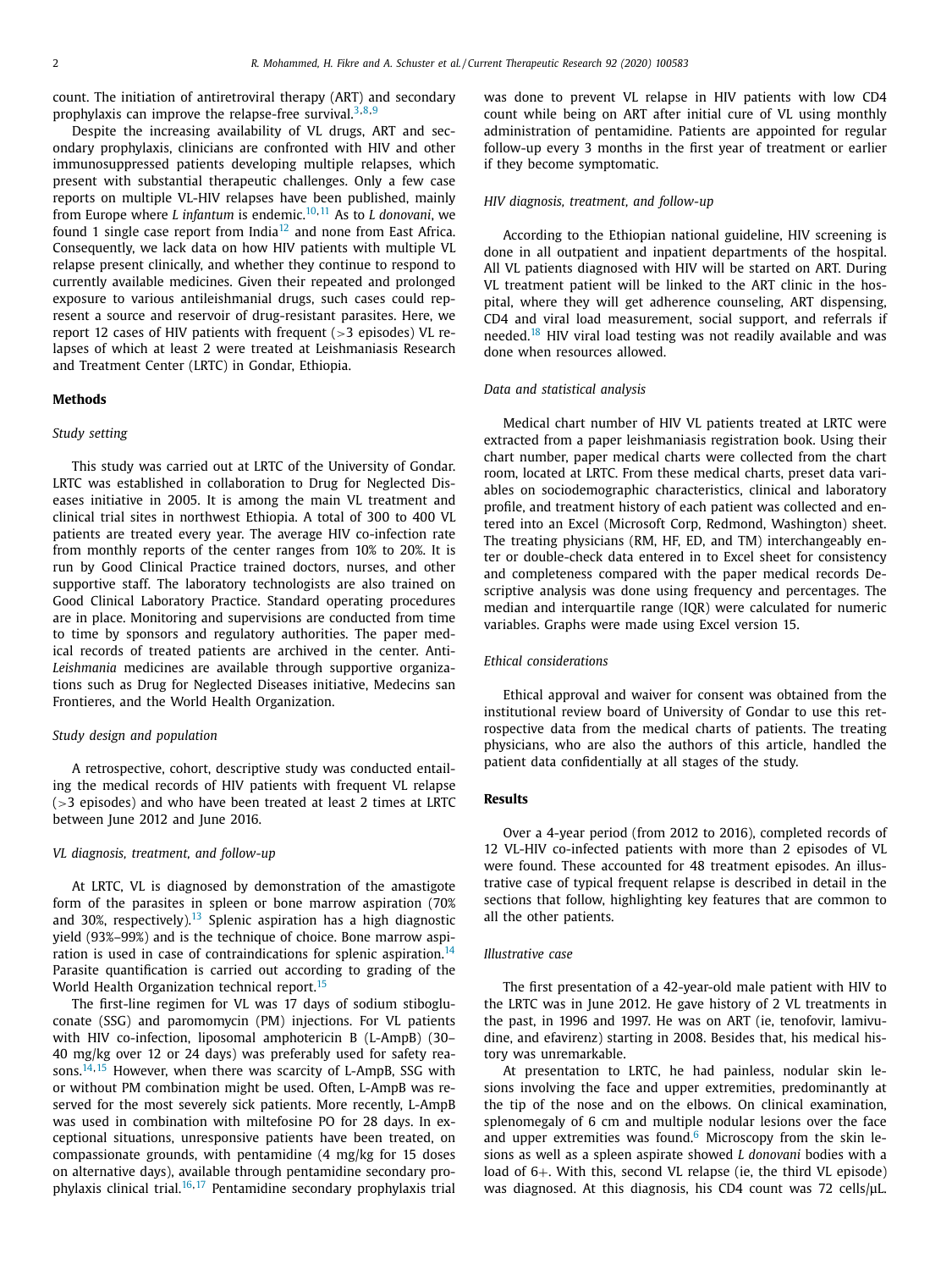

**Figure 1.** Evolution of CD4 count, spleen size, and *Leishmania* parasite grade during 7 visceral leishmaniasis (VL) relapses in an HIV co-infected patient. A = L-AmpB; A/M  $=$  A and M in combination therapy; A, SSG  $=$  first treatment course of L-AmpB followed by treatment with SSG; L-AmpB  $=$  liposomal amphotericin B; M  $=$  miltefosine; P  $=$ pentamidine; PM = paromomycin; SSG = sodium stiboglucinate. The arrow denotes use of antiretroviral treatment (ART).

After receiving 2 months of SSG treatment, he showed clinical improvement (eg, weight gain and spleen regression), the CD4 count increased to 116 cells/μL, there were no parasites in his bone marrow aspiration (spleen was not palpable) (see Figure 1).

Recruited into a clinical trial, the patient started to receive monthly pentamidine as a secondary prophylaxis after his initial cure for this episode of VL. On 3-month follow-up, enlarged spleen to a size of 6 cm below the coastal margin was detected. Otherwise, he did not have any subjective complaints and rather had increased hemoglobin (from 24.7 mg/dL to 38.0 mg/dL) and white blood cell count (from 1800/μL to 2900/μL) compared with the values at discharge. However, the splenic aspiration revealed  $6+$ grade LD bodies and the fourth VL episode was diagnosed. After treatment with L-AmpB and miltefosine combination therapy for 1 month, he was discharged cured (ie, repeat bone marrow aspirate showed no parasite), and nonpalpable spleen. The end of VL treatment, CD4 cell count was 295 cells/μL. The pentamidine prophylaxis was not continued.

After a relapse-free period of 5 months, during his routine follow-up visit, a splenomegaly of 10 cm was detected again. The spleen aspirate showed a grade  $+6$  LD bodies when fifth VL episode of VL was diagnosed. At this time the CD4 count declined to 109 cells/μL. The patient was treated for 1 month with L-AmpB and showed only partial response with parasite grade decreased to 3+ on bone marrow aspiration. The treatment was continued with SSG/PM combination therapy for 17 days. Parasitological cure was achieved, the spleen was not palpable, and the CD4 increased to 131 cells/μL.

Four months after discharge, he presented with his sixth episode, again with a  $6+$  parasite grade, and CD4 count of 159 cells/μL. Treatment was started with SSG and changed to L-AmpB after 9 days due to increased creatinine levels. After 2 months of treatment with L-AmpB (2 courses of 40 mg/kg), the patient was cured and discharged with a CD4 count of 257 cells/μL. At this stage, HIV viral load test was done and it was undetectable.

After 8 relapse-free months, he presented again with no clinical symptoms but a splenomegaly of 8 cm below the costal margin. With parasite levels of  $1+$  in spleen aspirate at this time, he was treated for his seventh episode of VL. The CD4 count was 129 cells/μL before treatment for this episode. After 1 month of L-AmpB treatment, the parasite grade increased to 6+. The treatment with L-AmpB was prolonged for 1 more month. Although combination treatment with miltefonsine was planned, the latter medicine was not available at that time. Two months of treatment decreased the parasite grade to  $1+$ . At this time, miltefosine was available and treatment continued in combination with L-AmpB to achieve parasitological cure. However, bone marrow parasite grade was 2+ after 1 month of the combination therapy requiring an additional month of treatment with the combination regimen before achieving parasitological cure. The CD4 count at end of this extended treatment episode was 305 cells/μL.

Three months after discharge, he presented again with splenomegaly of 6 cm, a  $1+$  parasite grade on spleen aspiration and a CD4 count of 146 cells/μL (eighth VL episode). He received 2 months of L-AmpB and miltefosine combination therapy and was discharged with non palpable spleen, no LD bodies on test of cure from bone marrow and a CD4 count of 346 cells/μL.

After 9 months, the patient presented again with splenomegaly of 9 cm and drop in his CD4 count to 149 cells/μL for his ninth episode of VL. During this episode he took 15 doses of 4 mg/kg pentamidine followed by L-AmpB and miltefosine treatment. The patient was discharged in May 2016 with nonpalpable spleen, improved hematogram, and CD4 count of 260 cells/μL.

## *Case series*

In our cohort 12 patients had a total of 48 episodes, with the number of episodes ranging from 3 ( $n = 2$ ) to 9 ( $n = 2$ ) and with a median of 5 episodes (IQR, 4–8 episodes) per patient. The median age at first VL diagnosis was 31 years (IQR, 29.5–41 years) and all patients were men.

Relapse typically occurred in the first year after treatment of an episode of VL, with a median of 5 months (IQR, 3–5.5 months). Although splenomegaly was present in 98% (47 out of 48) of the episodes, spiking fever and other typical VL symptoms (such as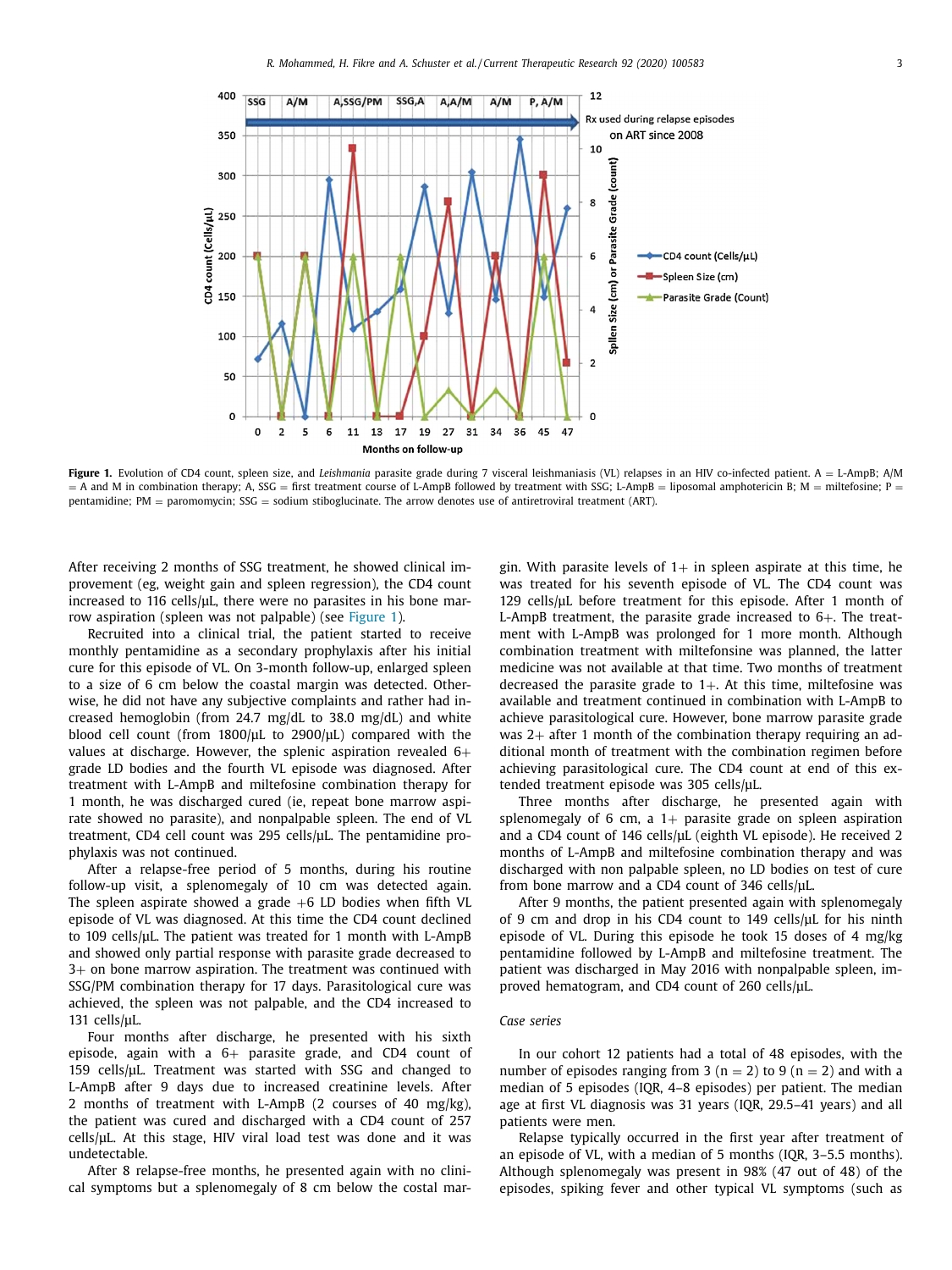**Table 1**

Overview of clinical and laboratory features, and treatment (Tx) details of patients with multiple visceral leishmaniasis protozoan disease relapses, Gondar, Ethiopia, 2012- 2016.<sup>∗</sup>

| Patient<br>No. | No. of         | No. of<br>episodes episodes<br>with fever | count (cells/ $\mu$ L)           | Pretreatment CD4 CD4 change with<br>$Tx$ (cells/ $\mu L$ ) | Median No. of<br>WBC change<br>with Tx<br>(cells/µL) | HCT change with<br>Tx(%)      | Tx used at the site <sup>t</sup>                                         | Median No. of<br>courses of<br>treatment | Duration between<br>episodes (mo) |
|----------------|----------------|-------------------------------------------|----------------------------------|------------------------------------------------------------|------------------------------------------------------|-------------------------------|--------------------------------------------------------------------------|------------------------------------------|-----------------------------------|
|                | 9              | $\mathbf{0}$                              | 137 (114 to 148) 120 (60 to 164) |                                                            | 1100                                                 | 1.7 $(-3.5 \text{ to } 4.6)$  | SSG; $A/M$ ; $(A, SSG/PM)$ ; 2<br>(SSG, A); (A, A/M); A/M;<br>(P, A/M)   |                                          | 5(3 to 6.5)                       |
| $\overline{2}$ | $\overline{4}$ | $\mathbf{0}$                              | 57 (57-57)                       | $23(23-23)$                                                | 400                                                  | $11.9(9.3-23.0)$              | (SSG, A/M); A/M; (A/M, 2)<br>A)                                          |                                          | $8(6.5 \text{ to } 9.0)$          |
| 3              | 8              | $\overline{4}$                            | 137 (105 to 180) 79 (35 to 130)  |                                                            | 2450                                                 | $2.25$ (-1.9 to -6.5)         | SSG; (A, SSG, A/M); (A, 2<br>$A/M$ ; $A/M$ ; $(A/M, SSG)$ ;<br>$A/M$ ; P |                                          | $5(3.2 \text{ to } 9.7)$          |
| 4              | 9              | 3                                         | 48 (40 to 56)                    | Uk                                                         | $-900$                                               | $-9.15$ ( $-12$ to $-5$ )     | (A, A/M, SSG/A); (A/M,<br>$SSG$ ; $(A/M/SSG)$ ; $(A/M, P)$               | - 3                                      | 8 (6.7 to 9.5)                    |
| 5              | 5              | 1                                         | Uk                               | Uk                                                         | 5500                                                 | $7.3(7.3 \text{ to } 7.3)$    | $(SSG, A)$ ; $A/M$                                                       | 1.6                                      | $7(5.3 \text{ to } 7.8)$          |
| 6              | 5              | $\overline{4}$                            | 48 (36 to 55)                    | 11 $(-32 \text{ to } -31)$                                 | 1300                                                 | 4.6 $(-5.3 \text{ to } -7.5)$ | (SSG, A/M); A; (A/M, A)<br>(A, A/M); A/M                                 | 2                                        | 3(3.0)                            |
| $\overline{7}$ | 5              | 5                                         | 5(4 to 7)                        | 22 (9 to 32)                                               | 1300                                                 | $3.4$ ( $-8.6$ to $9.7$ )     | SSG/PM; $A/M$ ; $A/M$ ; $A/M$ 1                                          |                                          | $3(3.0 \text{ to } 4.0)$          |
| 8              | $\overline{4}$ | $\overline{4}$                            | 69 (64 to 72)                    | 94 (82 to 180)                                             | 1500                                                 | $3.4(2.5 \text{ to } 4.0)$    | $A/M$ ; $A/M$ ; $A/M$ ; $(A/M)$ ,<br>SSG)                                | 2                                        | $1(0.7 \text{ to } 1.7)$          |
| 9              | 8              | 3                                         | 91 (46 to 96)                    | 79 (53 to 105)                                             | 2700                                                 |                               | $-10.4$ ( $-24.3$ to $-4$ ) A/M; (A/M, SSG); SSG                         | 2                                        | $5(4.5 \text{ to } 6.0)$          |
| 10             | 3              | 3                                         | 123 (88 to 126)                  | 85(73 to 86)                                               | 1200                                                 | $1.4$ ( $-4$ to $1.7$ )       | $A/M$ ; $A/M$ ; $A/M$                                                    | 2                                        | $3(1.5 \text{ to } 3.5)$          |
| 11             | 5              | $\overline{2}$                            | 94 (81 to 94)                    | 67 (45 to 146)                                             | 1500                                                 | $0.1$ ( $-1.1$ to $0.5$ )     | (A, A/M); A/M; SSG                                                       | 3                                        | $3(1.5 \text{ to } 3.5)$          |
| 12             | 3              | 3                                         | 115 (74 to 124)                  | 196 (139 to 230)                                           | 1000                                                 | 6.3 $(5.7 \text{ to } 8.3)$   | A; $A/M$ ; $A/M$                                                         |                                          | $7(3.5 \text{ to } 10.0)$         |

 $A = Liposomal$  amphotericin B; LRTC = Leishmaniasis Research and Treatment Center;  $M =$  miltefosine;  $P =$  pentamidine;  $PM =$  paromomycin; SSG = sodium stibogluconate;  $U_k = \text{unknown}$ 

<sup>∗</sup> Unless otherwise noted, values are presented as median (interquartile range).

 $\dagger$  Tx given for each episode is separated by a semi-colon and if more than 1 Tx regimen was given during an episode, these are grouped by parenthesis. For example, SSG; A/M; (A, SSG/PM); refers to a patient who received SSG during the first episode, A/miltefosine during the second episode, and was treated during the third episode with A monotherapy, followed by Tx with SSG/PM combination therapy.

weight loss) where absent in 33.3% (16 out 48) of the episodes. In 66.6% of the episodes, VL diagnosis was only suspected based on splenomegaly, altered hemogram, and/or declining CD4 counts. Treatment was typically associated with increases in the white blood cell count, the hematocrit, and the CD4 count. Tissue parasite counts at VL diagnosis were high, with a median of  $6+$  (IQR,  $5+$  to  $6+$ ).

Out of 48 episodes, baseline CD4 counts were available during the 41 episodes, with a value above 200 cells/μL in only 2 of the occasions. End of treatment CD4 count was available for the 39 episodes, with a value above 200 cells/μL in 15 occasions (Table 1). The median increase in CD4 count after treatment episode was 68 cells/μL (IQR, 27.5–129.5 cells/μL). Nine patients were on ART when diagnosed with VL for the first time at our center, and 3 patients started ART after they started VL treatment. In 2 cases, ART was changed to second line for virologically confirmed first-line treatment failure according to the national ART guidelines. Four other patients were found to have an undetectable viral load, 3 had high viral load  $(>1$  million copies/mL) but were not changed to secondline ART (during the study period), and 3 were not tested (during the study period). In this cohort, only 1 patient received pentamidine as a secondary prophylaxis made available through a clinical trial after parasitological cure.

In 30 of the episodes, a single course of treatment; that is, up to 1 month duration was used. The regimens were L-AmpB in 3, L-AmpB and miltefosine combination in 21, antimonials in 4, and pentamidine in 2 of the VL episodes. In the remaining 18 episodes, 2 or 3 courses of treatment (more than 1 month duration) were required to achieve cure. These included treatment with L-AmpB monotherapy followed by SSG. Among all 48 episodes, only 13 episodes attained an initial cure with the standard course of treatment (1 month duration). Most episodes (72.9% [35 out of 48]) required longer duration of treatment, with a median of 2 months (IQR, 2–2 months) (Table 1).

## **Discussion**

In this case series we describe a subgroup of VL-HIV patients presenting with repeated relapses, despite achieving initial parasitological cure with antileishmanial treatments and initiation of ART. For patients in our cohort, the clinical presentation was not typical for patients who present with first episode of VL. Fever was only seen in 66.6% of patients, whereas most patients (95.7%) who present with first episode of VL have fever.<sup>[19](#page-5-0)</sup> Almost all patients (98%) presented with gradually increasing spleen size. Whether this indicates a form of primary immunological deficit of the host leading to the multiple relapses—or a kind of tolerance toward the parasite, requires more research.

An interesting feature was that around 40% of patients were discharged with a CD4 count  $\geq$ 200 cells/ $\mu$ L-a level considered to provide some protection against relapse—but nevertheless they returned with a relapse and decreased CD4 counts. Typically, a clear increase in CD4 counts was seen after VL treatment. This most likely relates to the fact that VL can induce lymphocytopenia, although it could also be related to immunological changes in VL that may lead to an increased HIV-related destruction of CD4 cells because VL and HIV have been known to mutually reinforce each other.[2](#page-4-0)

Thirty-five out of 48 (72.9%) episodes were treated with combination and multiple courses of drugs. Although, L-AmpB and miltefosine were preferred for safety reasons, these have limited availability (at least during the study period) in our context and moreover, seem to be insufficiently effective in some situations. Treatment duration to achieve parasitological cure was generally long (on average 2 months) compared with the length of treatment duration in nonrelapsing patients, which is 1 month. Moreover, the effect of repeated exposure to multiple different drugs on the parasite is not well known. A major concern is that the repeated treatment with the same drugs could lead to emergence of drug resis-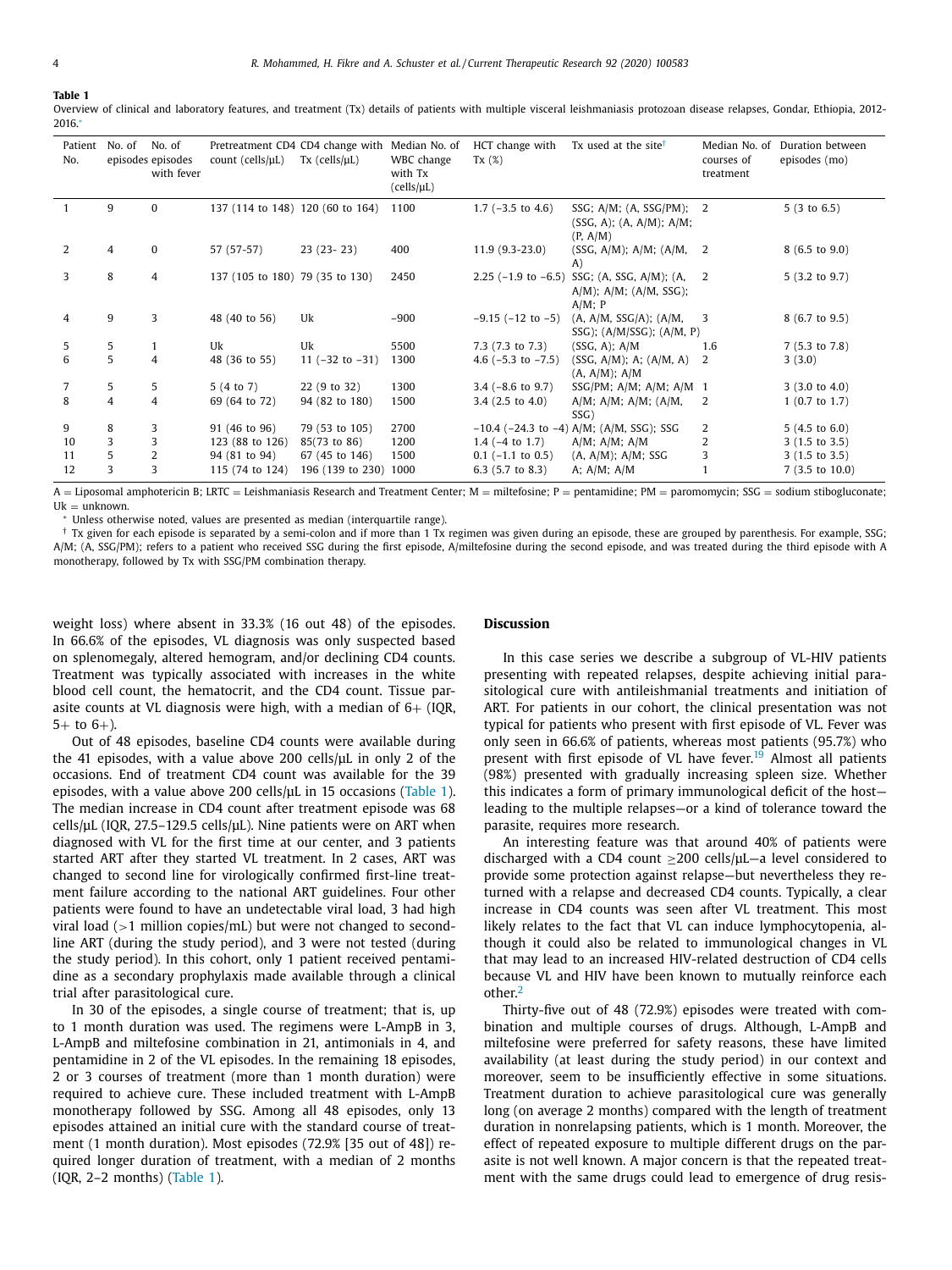<span id="page-4-0"></span>tance. As transmission is considered to be anthroponotic in East Africa, emerging resistance in HIV co-infected patients could potentially spread more widely to the general population. We did not observe a progressive decrease in treatment response across the different episodes, although patients require prolonged treatment to achieve cure. This requires detailed longitudinal studies on the genotypic and phenotypic characterization of parasites in HIV patients undergoing repeated and prolonged treatment for VL. Phenotypic studies have only been reported from *L infantum* endemic regions in Europe. Although 1 study reported decreased drug sensitivity toward amphotericin B after repeated treatment courses, $20$ this was not confirmed in other studies. $21,22$ 

Even after achieving fair CD4 count levels and HIV virological suppression, these patients do not keep the parasite under control, even months after initiation of ART. Therefore, immunological studies on why these patients continue to relapse are required and a better understanding of the immunological processes driving to escape parasite control need to be developed. Our results indicate the need for effective secondary prophylaxis in such patients. Pentamidine was found effective, safe, and feasible to reduce relapse rates in a study in Ethiopia. $16,17$  However, in this study, prophylaxis was discontinued once relapse—the main outcome—had occurred. Whether continuing pentamidine secondary prophylaxis, despite the development of relapse while on the prophylaxis, has any value in such patients requires further study. Alternatively, other anti-*Leishmania* drugs could be used for secondary prophylaxis for such patients. However, the currently available other anti-*Leishmania* medicines are used for first or second line treatment in East Africa. Therefore, this strategy could entail the risk of promoting the emergence of drug resistance against the key drugs, which could then spread more widely, compromising the efficacy of the currently used VL drugs in East Africa. This is why for East Africa, pentamidine was used for secondary prophylaxis in the abovementioned studies because it is currently not used for first- or second-line VL treatment.

Combined with the fact that patients with frequent relapse had relatively few clinical symptoms, this raises the question whether these patients should be treated each time when presenting with splenomegaly and parasitologically confirmed relapse. To treat or not has been a recurring discussion amongst clinicians caring for patients with multiple relapses as described in this article. On one hand, it might feel useless to treat patients coming back every few months with a VL relapse until parasitological cure, knowing the patient to relapse again too soon. On the other hand, there are also a number of considerations that favor of treating patients with LV. Historically, most patients in whom treatment was withheld often showed deterioration of the clinical condition over time. In some cases, VL progressed over time. Others displayed persistently low CD4 counts and subsequently presented with other opportunistic infections such as tuberculosis, chronic diarrheal diseases, and cryptococcal meningitis. Thus, early detection of relapse and treatment might be preferable. We admit that these statements are based on our limited personal experience and discussions on this problematic issue with experts around the world would be useful.

Active chronic form of VL has been described using molecular diagnosis and culture for *Leishmania* in immune-compromised patients after demonstration of the persistent multiplication of the parasite both during asymptomatic period and clinical episodes of endemic disease.<sup>[10](#page-5-0)</sup> Thus, despite the parasitological cure demonstrated on microscopy in these patients, there is high possibility of ongoing multiplication of the parasite during what seemed to be disease-free period. Whether prolonged treatment after achieving parasitological cure—to achieve a deeper cure—combined with secondary prophylaxis has an additional value also remains unknown. Whereas randomized controlled trials might provide an answer here, the fact that such patients are relatively rare might require multisite or multicountry studies. Whether or not withholding treatment is ethical must certainly be discussed carefully when engaging in such a study.

The strengths of our study relate to the fact that because it was conducted in a clinical research center with Good Clinical Practice experience and the quality of the data collected was good. There are several important limitations to the study. First, it only provides information on patients deciding to re-present to our center, therefore we cannot claim that patients in our study are necessarily representative for all VL-HIV co-infected patients with multiple relapses in Ethiopia. Second, treatment was not standardized but also depended on the availability of drugs, and secondary prophylaxis was only provided to 1 patient who was enrolled in an ongoing trial by then. Third, drug resistance studies would have enriched our findings, as well as identifying the genotypic characterization of the parasites to assess the prevalence of reinfection versus relapse caused by the same parasite. Fourth, HIV viral load could not be monitored routinely due to the limited availability of the service. Fifth, there is no adherence check for ART after discharge, which may be responsible for the CD4 decline and the frequency of relapse.

## **Conclusions**

With multiple relapses of VL in HIV co-infected patients, fever was not a prominent clinical feature. Most patients presented with gradually increasing spleen size and no other apparent symptom or sign. This may lead to miss diagnosis and/or delayed diagnosis. Whether to treat each relapse episode of VL in HIV patients presenting with multiple parasitologically confirmed VL remains unclear and requires further systematic studies. If left untreated, VL is universally fatal. However, when treated, such patients require combination drugs and prolonged VL treatment to achieve parasitological cure. Repeated drug exposure carries a risk of drug resistance.

#### **Declaration of Competing Interest**

The authors have indicated that they have no conflicts of interest regarding the content of this article.

## **Acknowledgment**

The authors thank all Leishmaniasis Treatment and Research Center staff members who are actively involved in the care of these patients. The authors also thank the Drugs for Neglected Disease Initiative and University of Gondar for supporting the Leishmaniasis Research and Treatment Center.

E. Diro, R. Mohammed, and J. van Griensven conceived and designed the work. R. Mohammed, E. Diro, T. Mekonnen, and H. Fikre performed the data collection. R. Mohammed, E. Diro, J. van Griensven, and A. Schuster analyzed the data. E. Diro, R. Mohammed, J. van Griensven, and A. Schuster wrote the manuscript. All authors read and approved the final manuscript.

### **Supplementary material**

Supplementary material associated with this article can be found, in the online version, at [doi:10.1016/j.curtheres.2020.](https://doi.org/10.1016/j.curtheres.2020.100583) 100583.

### **References**

1. van [Griensven](http://refhub.elsevier.com/S0011-393X(20)30009-6/sbref0001) J, [Diro](http://refhub.elsevier.com/S0011-393X(20)30009-6/sbref0001) E. Visceral leishmaniasis. *Infect Dis Clin North Am*. 2012 [Jun;26\(2\):309–322.](http://refhub.elsevier.com/S0011-393X(20)30009-6/sbref0001)